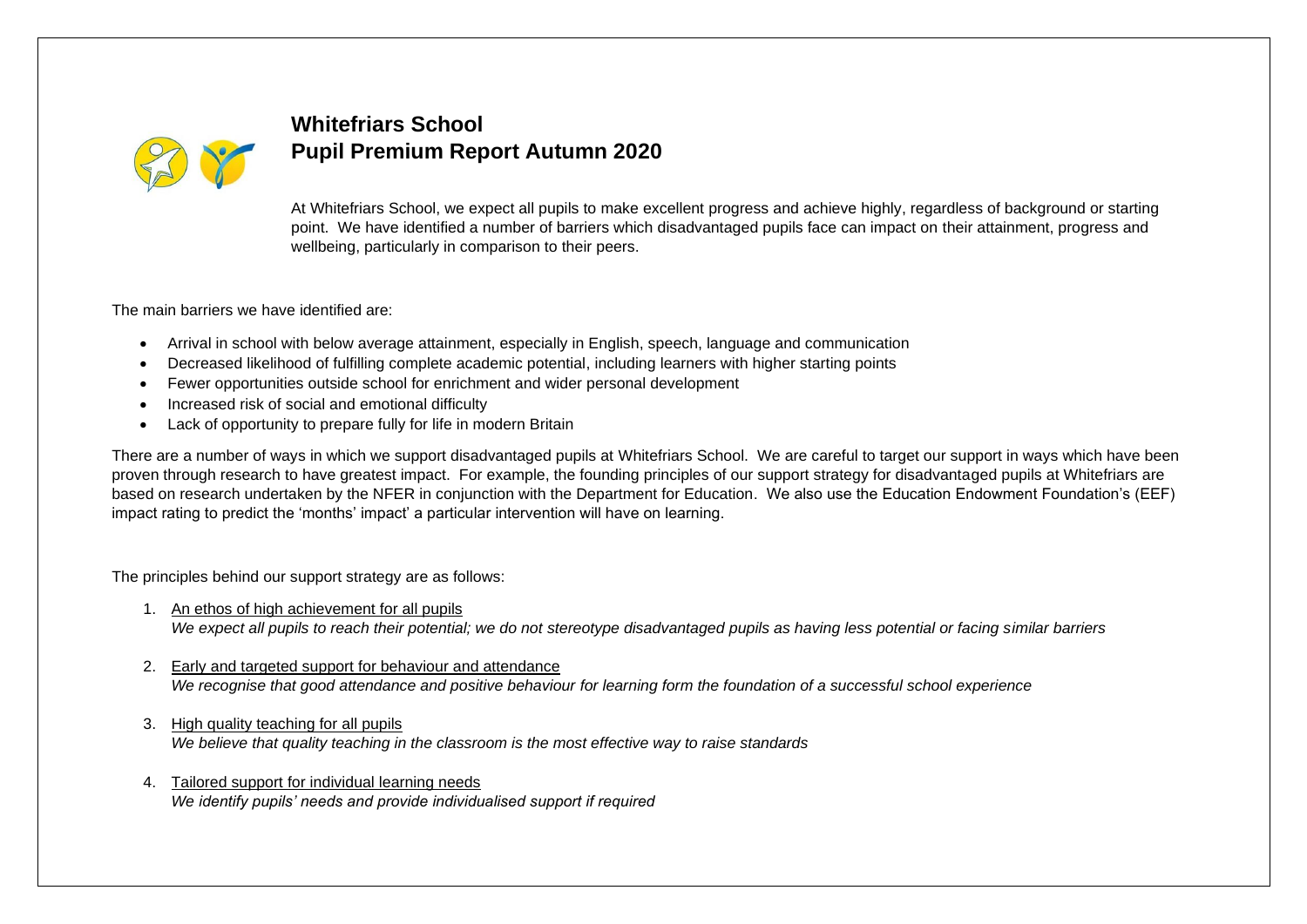#### 5. Effective staff deployment

*We use the most skilled staff to work with the pupils who need most support*

#### 6. Use of data to monitor impact

*We are constantly using assessment data to monitor impact of our work and adjust as necessary*

#### 7. Clear leadership and recruitment incentives

*We aim to recruit and retain the best staff, set extremely high aspirations and hold everyone accountable for raising attainment.*

Some areas of our support strategy have a financial implication; some do not. Where our support for disadvantaged pupils incurs a cost, we are careful to use our Pupil Premium funding to sustain these activities.

We track our expenditure carefully through the year, and we are continuously assessing the impact of this funding.

| 2019-20 Pupil Premium Funding                          |                |  |  |  |
|--------------------------------------------------------|----------------|--|--|--|
| Total number of Pupils on roll (years R-11 - Jul 2019) | 1162           |  |  |  |
| Number of pupils eligible for Pupil Premium            | 361 (31%)      |  |  |  |
| <b>Total Pupil Premium Funding</b>                     | £374,382       |  |  |  |
| <b>Review Date</b>                                     | September 2021 |  |  |  |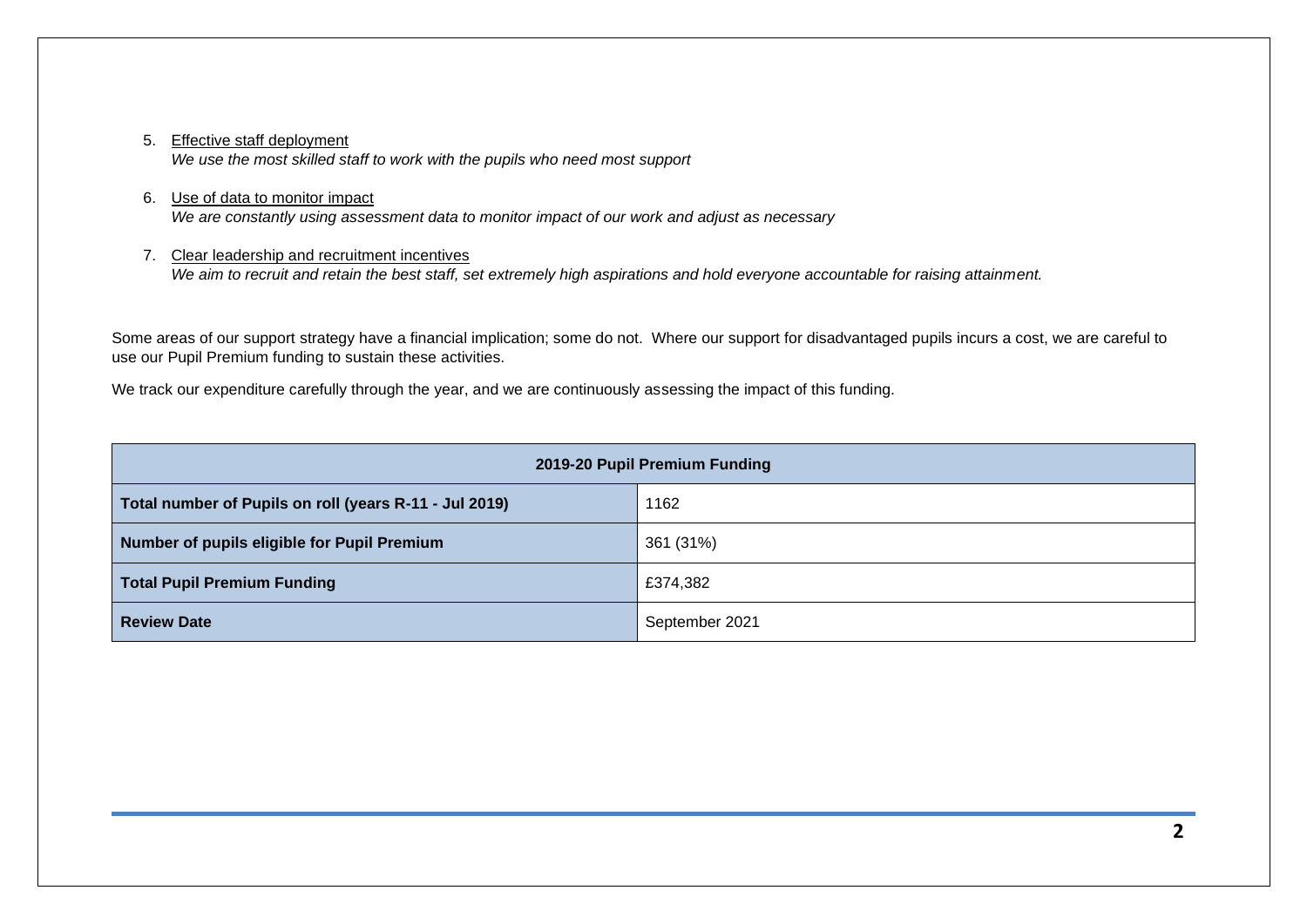# **Academic Year 2019-20 Pupil Premium Impact**

|                         | Programme                                              | Programme<br><b>Cost</b> | <b>Impact</b>                                                                                                                                                                                                                                                                                                                                                                              |
|-------------------------|--------------------------------------------------------|--------------------------|--------------------------------------------------------------------------------------------------------------------------------------------------------------------------------------------------------------------------------------------------------------------------------------------------------------------------------------------------------------------------------------------|
| eadership / Recruitment | TLR Maths (primary section)                            | £4,700                   | Our maths leader focused on raising achievement at the expected and greater depth<br>standard at KS1 and KS2. Average progress figures for disadvantaged pupils in maths at<br>the at the time of the school closure in March were $4 +$ which is above the national average<br>at the time.                                                                                               |
|                         | TLR English (primary section)                          | £4,700                   | Our English leader and AHT focused on the attainment and progress of disadvantaged<br>pupils in Reading and Writing. Disadvantaged pupils at the time of the school closure was<br>in line with that of their non-disadvantaged peers.                                                                                                                                                     |
|                         | TLR Science (primary section)                          | £4,700                   | The faculty leader for science worked closely with staff to develop pupils experience of<br>STEM teaching in the classroom and wider experiences. Pupils were also introduced to<br>additional experiences through the year, including visits from scientists, engineers and<br>mathematicians from the local area. Pupils were on track to achieve 6+ point progress.                     |
|                         | <b>Additional TLR Maths</b><br>(secondary section)     | £4784.15                 | A new Second in Maths was appointed to focus on the attainment and progress of<br>disadvantaged pupils. Disadvantaged pupils achieved in line with their peers at KS3 and<br>GCSE level by the time of school closure.                                                                                                                                                                     |
|                         | Additional English teacher<br>(secondary section)      | £29,915                  | An additional English teacher was appointed to focus on the attainment and progress of<br>disadvantaged pupils joining the school in Year 7 (from external schools) and the attainment<br>and progress of disadvantaged pupils with lower starting points at GCSE level.<br>Disadvantaged pupils achieved in line with their peers at KS3 and GCSE level at the time of<br>school closure. |
|                         | <b>Additional Maths teacher</b><br>(secondary section) | £29,215                  | An additional Maths teacher was appointed to focus on the attainment and progress of<br>disadvantaged pupils joining the school in Year 7 (from external schools) and the attainment<br>and progress of disadvantaged pupils with lower starting points at GCSE level.<br>Disadvantaged pupils achieved in line with their peers at KS3 and GCSE level.                                    |
| Support<br>Class        | <b>Additional Teacher Year 6</b>                       | £42,000                  | Classes in the core skills in Year 6 did not exceed 23. The year group was led by an<br>experienced assistant headteacher who worked very closely with the team. As a result of<br>this additional teacher, results for pupil premium pupils by the time of the school closure<br>were 4+ which is above the national average.                                                             |
|                         | 1:1 and small group Maths<br>Tuition                   | £19,790                  | A large number of disadvantaged pupils were offered 1:1 math tuition to support their class<br>learning. Class teachers identified those pupils at risk of falling below the expected standard<br>and they received additional support. Average progress figures for disadvantaged pupils in                                                                                               |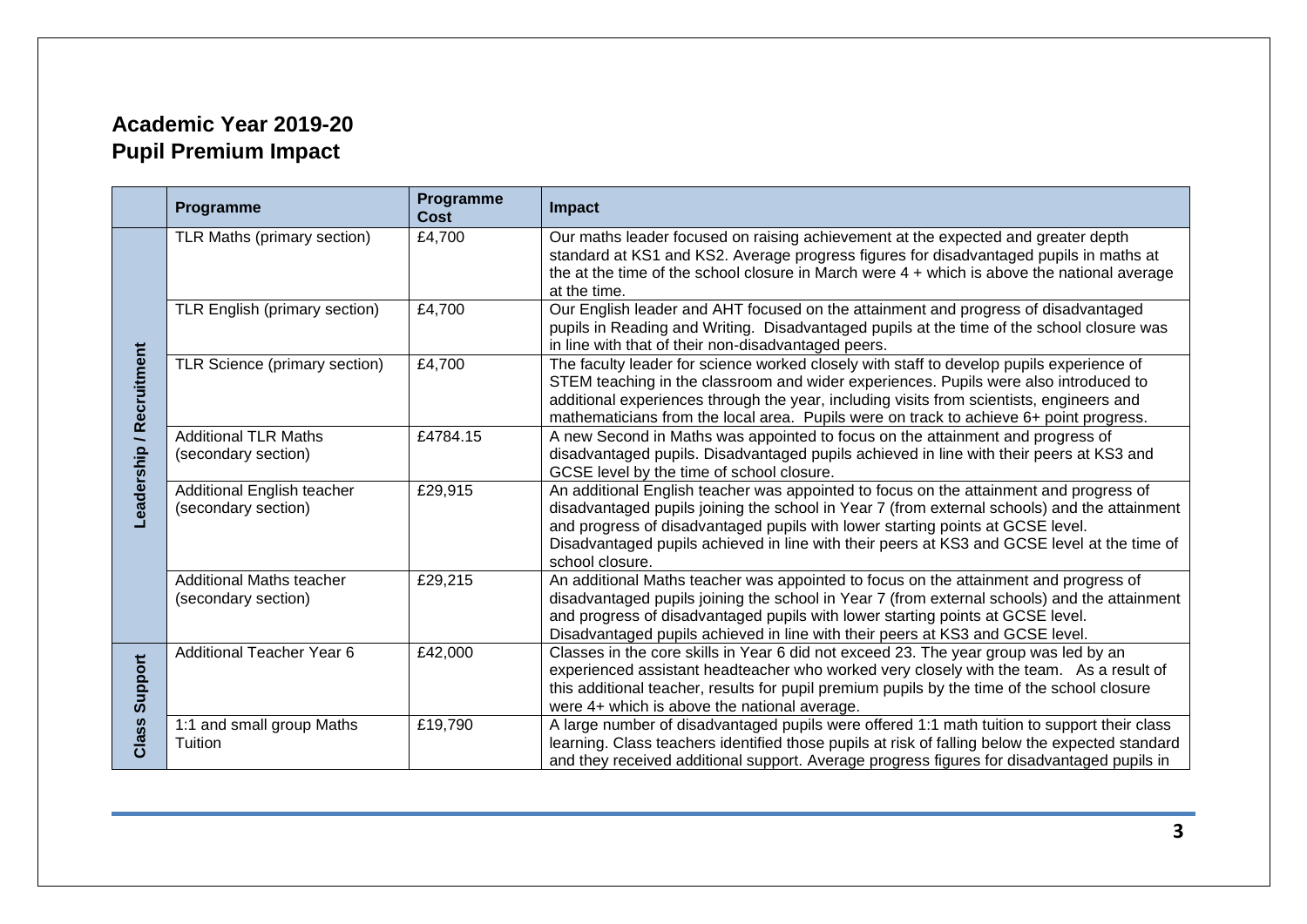| Programme                                          | Programme<br><b>Cost</b> | <b>Impact</b>                                                                                                                                                                                                                                                                                                                                                                                          |
|----------------------------------------------------|--------------------------|--------------------------------------------------------------------------------------------------------------------------------------------------------------------------------------------------------------------------------------------------------------------------------------------------------------------------------------------------------------------------------------------------------|
|                                                    |                          | maths at the at the time of the school closure in March were 4 + which is above the national<br>average at the time.                                                                                                                                                                                                                                                                                   |
| 1:1 and small group English<br>Tuition             | £15,000                  | A large number of disadvantaged pupils were offered 1:1 English tuition to support their<br>class learning. Class teachers identified those pupils at risk of falling below the expected<br>standard and they received additional support. Disadvantaged pupil sat the time of the<br>school closure was in line with that of their non-disadvantaged peers.                                           |
| Small group Science tuition<br>(secondary section) | £5,000                   | Disadvantaged pupils were offered Science tuition to support their class learning. Class<br>teachers identified those pupils at risk of falling below the expected standard and they<br>received additional support. Disadvantaged pupil sat the time of the school closure was in<br>line with that of their non-disadvantaged peers.                                                                 |
| Group sessions with English<br>tutors              | £15,000                  | English tutors provided group sessions for disadvantaged pupils below track in English.<br>Disadvantaged pupils achieved in line with their peers at KS3 and GCSE level.                                                                                                                                                                                                                               |
| 1:1 and small group EAL tuition                    | £20,000                  | EAL tuition was provided for disadvantaged pupils who were new to English. This included<br>in year transfers from abroad in every year group. These pupils made above four points of<br>progress, meaning they were on track to catch up with their disadvantaged peers.                                                                                                                              |
| 1:1 and group MFL tuition                          | £15,000                  | Language assistants provided tuition for disadvantaged pupils below track in MFL. These<br>pupils improved their GCSE grades in MFL. They were on track to catch up with their<br>disadvantaged peers at the point of school closure.                                                                                                                                                                  |
| TA Group Intervention and 1:1<br>support           | £17,000                  | Teaching assistants provided support for vulnerable and disadvantaged pupils including<br>those with SEND needs. Teaching assistants are timetabled daily to support small groups in<br>various reading, writing and math skills. This ensured that disadvantaged pupils achieved in<br>line with their peers in Maths and English at KS2 and KS3.                                                     |
| 1:1 reading                                        | £3600                    | Individualised reading support was provided for targeted disadvantaged pupils.<br>Disadvantaged pupil sat the time of the school closure was in line with that of their non-<br>disadvantaged peers at KS2 and KS3.                                                                                                                                                                                    |
| Art Therapy                                        | £8,100                   | A qualified Art Therapist provided support for identified vulnerable pupils with social,<br>emotional and communication needs.100% of pupils attending art therapy made a<br>significant improvement in their behaviour for learning and communication skills. Pupils<br>wellbeing improved and parent voice supported this.                                                                           |
| <b>Music Therapy</b>                               | £9,000                   | A qualified Music Therapist provided support for identified vulnerable pupils with social,<br>emotional and communication needs. All of the pupils seen by the music therapist made<br>significant progress towards their targets and class teachers where able to see a marked<br>improvement in their ability to engage socially, emotionally and an improvement in their<br>behaviour for learning. |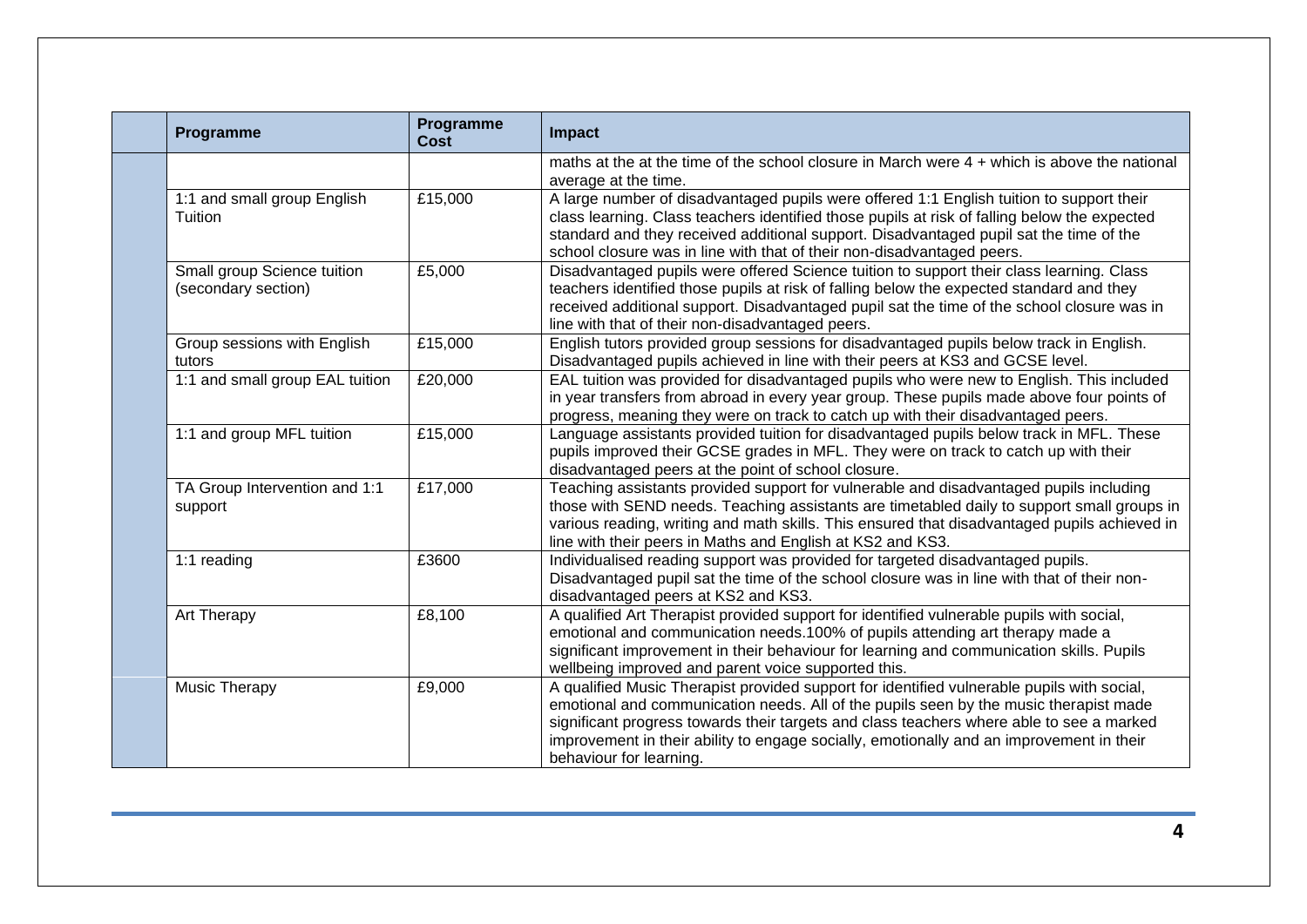| Programme                                        | Programme<br><b>Cost</b> | <b>Impact</b>                                                                                                                                                                                                                                                                                                                                                                                                                                            |
|--------------------------------------------------|--------------------------|----------------------------------------------------------------------------------------------------------------------------------------------------------------------------------------------------------------------------------------------------------------------------------------------------------------------------------------------------------------------------------------------------------------------------------------------------------|
| Independent Speech and<br>Language Therapy       | £6000                    | We employed an independent speech and language therapist who assessed and supported<br>pupils in school. As a result, these pupils were able to communicate more effectively and<br>access the curriculum more easily.                                                                                                                                                                                                                                   |
| <b>Educational Psychologist</b><br>Support       | £12,000                  | We employed an Educational Psychologist to carry out cognitive testing and diagnosis of<br>specific learning difficulties. Priority was provided to disadvantaged pupils. This allowed the<br>diagnosis of specialist interventions which were implemented by class teachers and support<br>staff.                                                                                                                                                       |
| Place 2 Be                                       | £20,000                  | Place2Be provided additional support for pupils with social, emotional and mental health<br>needs. The project manager worked closely with senior staff to identify and support<br>vulnerable children and families. A number of disadvantaged children were supported for<br>regular weekly sessions. Place to talk also supported children who self-referred. This<br>allowed for their full inclusion in school.                                      |
| <b>Nurture Groups</b>                            | £3,900                   | A trained HTLA provided afternoon group sessions in KS1 for pupils who found it difficult to<br>settle into the mainstream classroom because of additional learning or behaviour needs.<br>This was successful in providing them with the strategies and skills to access the classroom<br>and curriculum.                                                                                                                                               |
| Learning mentor support                          | £12,000                  | A specialist learning mentor provided support to disadvantaged pupils to support them with<br>their social and emotional needs. This included friendship groups and conflict resolution.<br>This allowed full inclusion in the school.                                                                                                                                                                                                                   |
| Inclusion support worker support                 | £15,000                  | We employed an inclusion support worker who provided support to disadvantaged pupils at<br>risk of exclusion. This allowed for full inclusion in the school. This reduced exclusion and<br>increased SEMH outcomes.                                                                                                                                                                                                                                      |
| <b>Behaviour and Inclusion Support</b>           | £6,466                   | A specialist behaviour support worker provided individual targeted support for those<br>vulnerable pupils identified by teachers as needing additional provision for a range of social<br>and emotional needs. This allowed their full inclusion in school and reduced exclusion. The<br>average progress of pupils receiving this intervention is in line with non-pupil premium<br>cohort up to the point of the school closure (4 points of progress) |
| Mentoring for higher attainers                   | £15,000                  | Significant AHT time was used to mentor prior higher attainers to ensure the excellent<br>response to challenge, aspiration and full inclusion. Targeted pupils achieved in line with<br>targets.                                                                                                                                                                                                                                                        |
| External respite placements<br>(Jubilee Academy) | £12,000                  | Students received external behaviour support at The Jubilee Academy. This improved<br>social skills and reduced exclusions. It provided specialist support to allow for full inclusion<br>in the school. Some of our targeted disadvantaged received this specialist support. This                                                                                                                                                                       |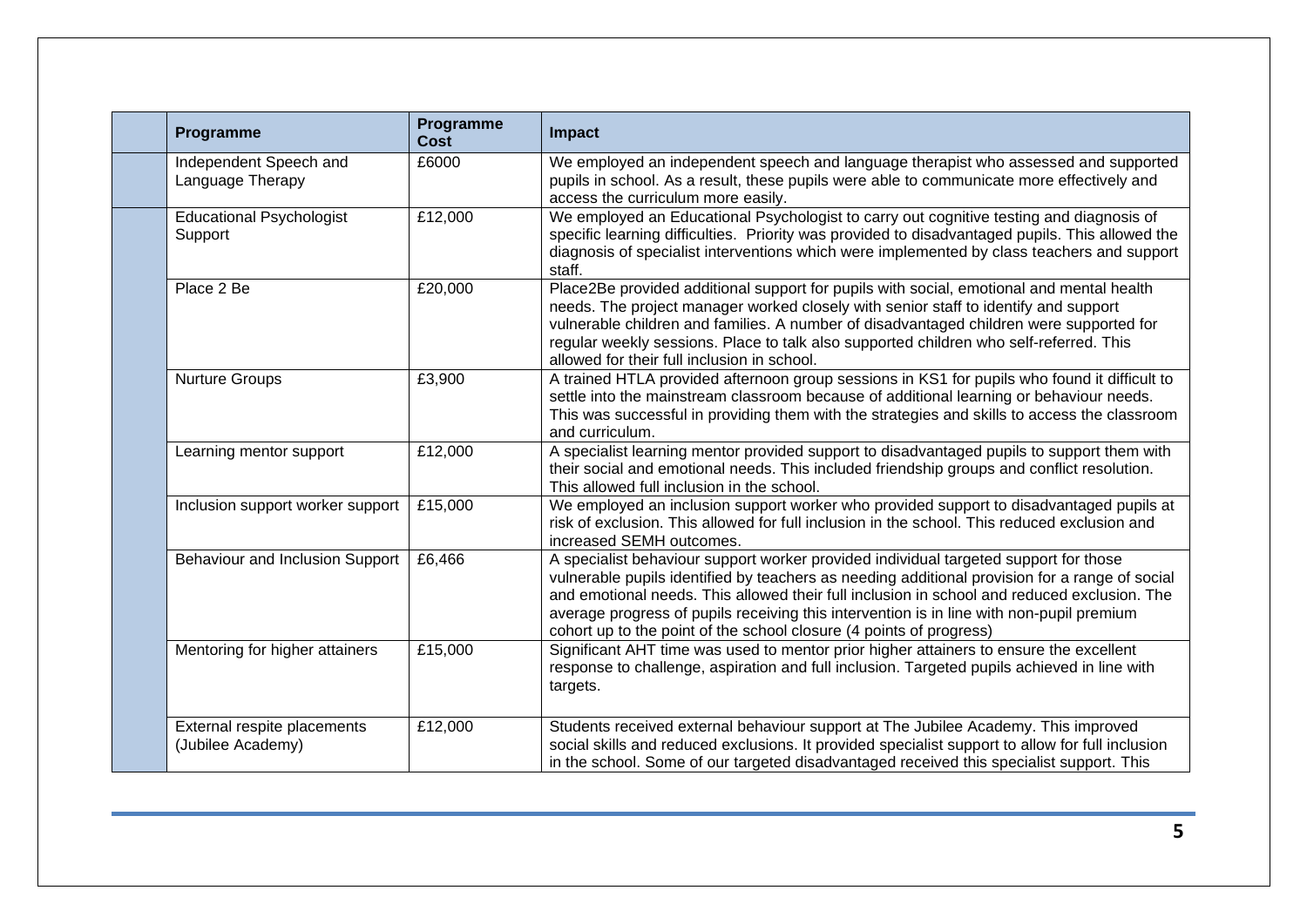|            | Programme                                            | Programme<br><b>Cost</b> | <b>Impact</b>                                                                                                                                                                                                                                                                                                                                                                                                                                                                                                                  |  |
|------------|------------------------------------------------------|--------------------------|--------------------------------------------------------------------------------------------------------------------------------------------------------------------------------------------------------------------------------------------------------------------------------------------------------------------------------------------------------------------------------------------------------------------------------------------------------------------------------------------------------------------------------|--|
|            |                                                      |                          | ensured that these disadvantaged KS3 pupils were on track to catch up with their peers at<br>the point of school closure.                                                                                                                                                                                                                                                                                                                                                                                                      |  |
|            | <b>Residential School Trips</b>                      | £4000                    | We ran two residential trips for upper KS2 pupils. Year 5 visited Gordon Brown in Sussex<br>and Year 6 travelled abroad to PGL centre in France. We heavily subsidise residential trips<br>for pupil premium pupils, and no child was precluded from any of these for financial<br>reasons. These pupils increased their SEMH outcomes.                                                                                                                                                                                        |  |
| Enrichment | <b>Educational Trips and Visits</b>                  | £4,800                   | In 2019-20 we provided all pupils with a range of different trips, experiences and<br>workshops. We were able to subsidise most trips, and no child was precluded from any of<br>these for financial reasons. This ensured that they received enrichment in line with their<br>peers.                                                                                                                                                                                                                                          |  |
|            | Subsidised music and<br>£2,500<br>instrument tuition |                          | Pupils were exposed to a range of different music workshops throughout their topics to help<br>build on a support their learning. Targeted pupils received subsidises instrument lessons.<br>This ensured all had access and that no pupil was excluded from learning an instrument for<br>financial reasons. This ensured that they received enrichment in line with their peers. Pupils<br>explained how they helped them feel successful in other curriculum areas. It increased<br>wellbeing and concentration in lessons. |  |
|            | Clubs                                                | £500                     | Throughout the academic year a number of places in clubs were allocated for<br>disadvantaged pupils. These included children in receipt of pupil premium, looked after<br>children, children with particular talents and children with specific SEN needs. We used our<br>pupil premium to fund places for these children. This ensured that they received<br>enrichment in line with their peers.                                                                                                                             |  |
|            | Pathways and careers support                         | £11,000                  | Careers lead and AHT (6th form and pathways) appointments included time to provide<br>careers and pathways support for disadvantaged pupils. This raised aspirations and<br>ensured future college placements in line with potential.                                                                                                                                                                                                                                                                                          |  |
|            | <b>SAM Learning</b>                                  | £550                     | Pupils were provided with access to an online learning portal which enabled them to<br>practice key skills across the curriculum. Teachers used this resource to set individualised<br>activities and revision for pupils. Disadvantaged pupils achieved in line with their peers in<br>Maths and English at KS2.                                                                                                                                                                                                              |  |
| Resource   | <b>Targeted Revision Guides</b>                      | £2800                    | These were used to support upper KS2 with independent learning and consolidation of key<br>skills in reading, writing, grammar and maths. Disadvantaged pupils achieved in line with<br>their peers in Maths and English.                                                                                                                                                                                                                                                                                                      |  |
|            | <b>Bug Club</b>                                      | £1400                    | This was used to support and engage pupils with their reading. This allowed pupils to<br>access targeted reading books whether at school or at home. This increased parental<br>involvement in reading.                                                                                                                                                                                                                                                                                                                        |  |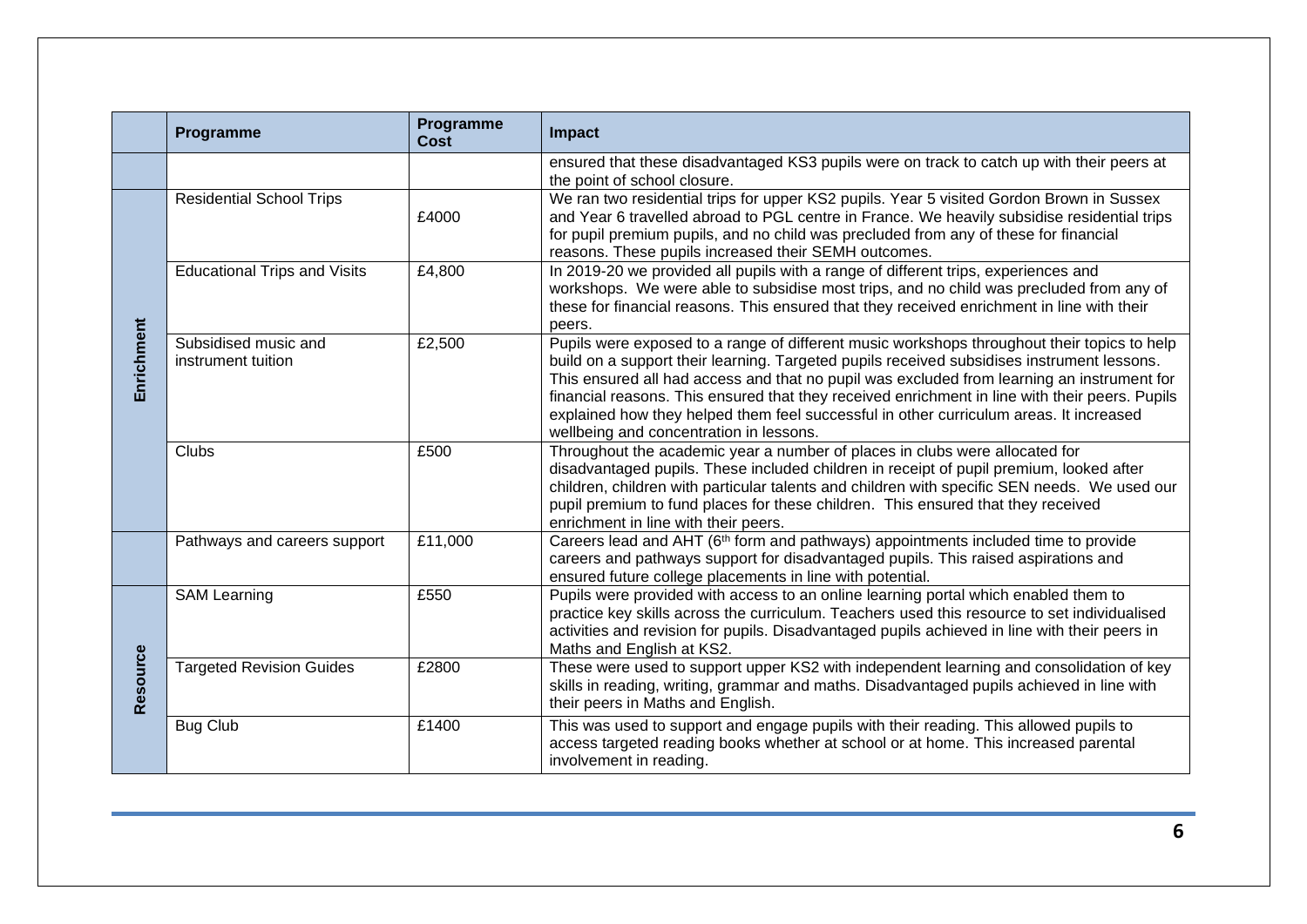| Programme              |  | Programme<br><b>Cost</b> | Impact |
|------------------------|--|--------------------------|--------|
| <b>Total: £378,820</b> |  |                          |        |

### **Academic Year 2020-2021**

# **Projected Pupil Premium Expenditure**

|            | Programm                                      | <b>Rationale</b>                                                                                                                                                                                                                                                                                                                                                                                                                                                                                                                                                                                  | <b>Impact Measure</b>                                                                                      | <b>Overseen By</b> | <b>EEF</b><br>Impact | <b>Cost</b> |
|------------|-----------------------------------------------|---------------------------------------------------------------------------------------------------------------------------------------------------------------------------------------------------------------------------------------------------------------------------------------------------------------------------------------------------------------------------------------------------------------------------------------------------------------------------------------------------------------------------------------------------------------------------------------------------|------------------------------------------------------------------------------------------------------------|--------------------|----------------------|-------------|
| Leadership | <b>TLR Maths</b><br>(primary<br>section)      | We have a dedicated Maths leader who leads the subject in the<br>primary section, ensuring that there is a focus on securing the<br>skills, developing reasoning and using and applying in all<br>lessons. This leadership position is to ensure that the<br>disadvantaged achieve in line with their non-disadvantaged<br>peers. This includes the disadvantaged most able which is a<br>focus for further school improvement.                                                                                                                                                                   | PP Attainment to<br>match NPP<br>Attainment.<br>PP Progress to<br>exceed NPP where<br>catch up is required | Maths Leader       | $+3$                 | £4,700      |
|            | <b>TLR</b><br>English<br>(primary<br>section) | A dedicated English leader who leads the subject in the primary<br>section will ensure that the disadvantaged achieve in line with<br>their non-disadvantaged peers. This includes ensuring the most<br>able achieve their potential in writing at KS2 (in line with the<br>excellent progress made by middle and lower prior attainers).<br>The leader will ensure that high attainment in Grammar is<br>sustained for the disadvantaged pupils. The leader will ensure<br>that all disadvantaged pupils reach their targets in Reading (an<br>identified focus for further school improvement). | PP Attainment to<br>match NPP<br>Attainment.<br>PP Progress to<br>exceed NPP where<br>catch up is required | English Leader     | $+3$                 | £4,700      |
|            | <b>TLR</b><br>Science<br>(primary<br>section) | A dedicated Science leader who leads the subject in the primary<br>section will raise the aspiration of disadvantaged pupils to<br>pursue STEM careers. This will include by embedding STEM<br>opportunities in school. The leadership position will allow the<br>initiative to be driven forward and the impact closely monitored.                                                                                                                                                                                                                                                               | PP Attainment to<br>match NPP<br>Attainment.<br>Aspirations of pupils,<br>leaver destinations              | Science<br>Leader  | $+3$                 | £4,700      |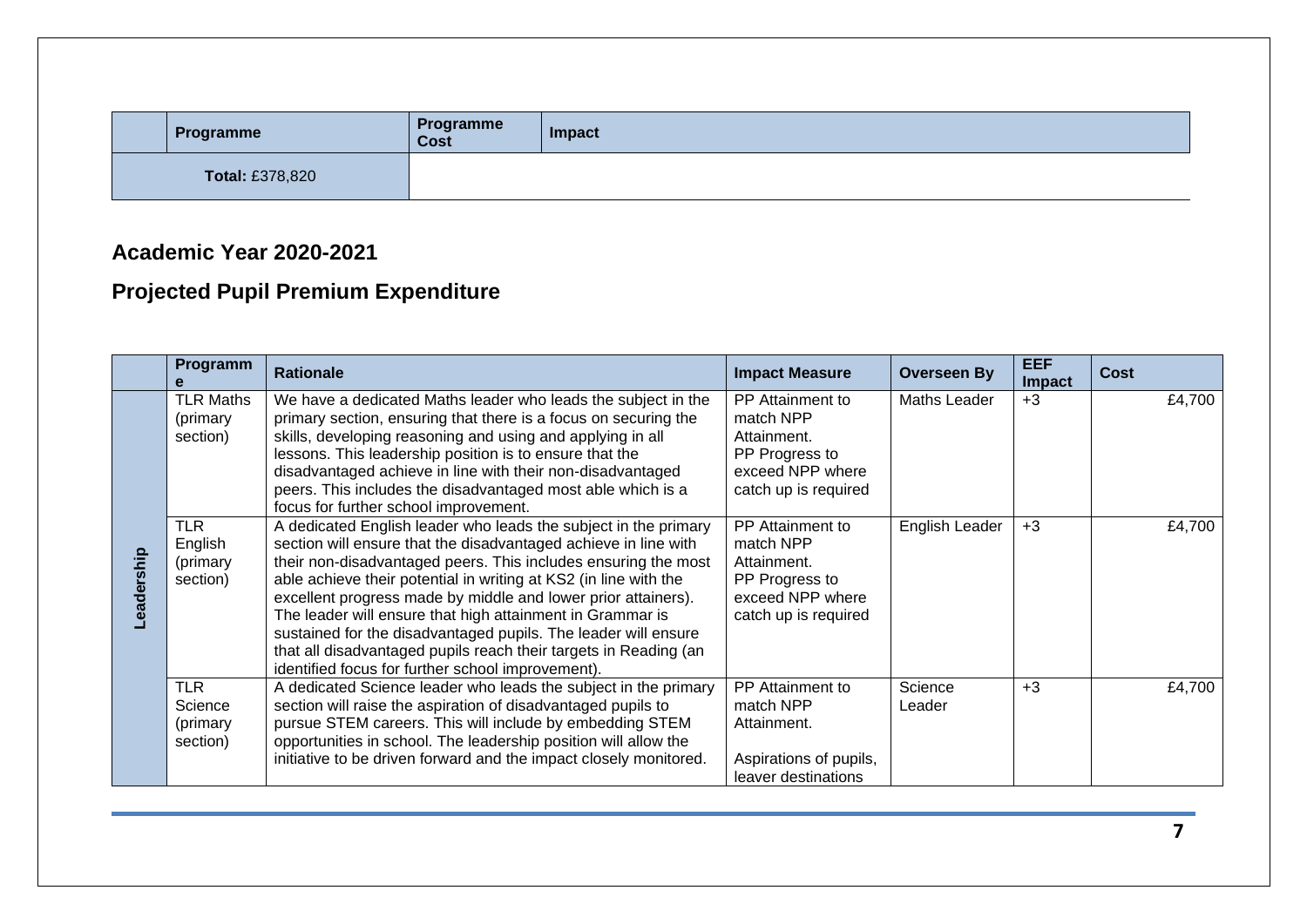|                  | Programm<br>e                                                 | <b>Rationale</b>                                                                                                                                                                                                                                                                                                                                                                                                                 | <b>Impact Measure</b>                                                | <b>Overseen By</b>   | <b>EEF</b><br><b>Impact</b> | <b>Cost</b> |
|------------------|---------------------------------------------------------------|----------------------------------------------------------------------------------------------------------------------------------------------------------------------------------------------------------------------------------------------------------------------------------------------------------------------------------------------------------------------------------------------------------------------------------|----------------------------------------------------------------------|----------------------|-----------------------------|-------------|
|                  | Additional<br><b>TLR</b><br>English<br>(secondary<br>section) | An addition TLR holder (second in English) will target<br>disadvantaged pupils who join the school below track in English<br>to ensure that they catch up with their peers. The school has a<br>significant number of in year admissions who are disadvantaged<br>and below track                                                                                                                                                | PP Attainment to<br>match NPP<br>Attainment.                         | Head of<br>English   | $+3$                        | £2,873      |
|                  | Additional<br><b>TLR Maths</b><br>(secondary<br>section)      | An addition TLR holder (second in Maths) will target<br>disadvantaged pupils in Maths to ensure that GCSE outcomes<br>are fully in line with their peers. This includes below track in year<br>admissions                                                                                                                                                                                                                        | PP Attainment to<br>match NPP<br>Attainment.                         | <b>Head of Maths</b> | $+3$                        | £2,873      |
|                  | Additional<br>TLR in<br>Science<br>(secondary<br>section)     | An additional TLR holder (second in Science) will target<br>disadvantaged pupils in Science to ensure that GCSE outcomes<br>are fully in line with their peers. This includes below track in year<br>admissions                                                                                                                                                                                                                  | PP Attainment to<br>match NPP<br>Attainment.                         | Head of<br>Science   | $+3$                        | £2,873      |
| Support<br>Class | Additional<br>Teacher<br>Year <sub>6</sub>                    | We employ an additional teacher in Year 6 to enable smaller<br>class sizes (no more than 23). This allows pupils to work<br>effectively in next step groups and disadvantaged pupils to<br>receive the support they require. We have also been careful to<br>deploy staff effectively, ensuring that experienced KS2 teachers<br>continue within the phase, using their expertise to ensure pupils<br>make outstanding progress. | PP Attainment to<br>match NPP<br>Attainment at end of<br><b>KS2.</b> | <b>KS2 AHT</b>       | $+3$                        | £40,000     |
|                  | Additional<br>Teacher<br>English<br>(secondary<br>section)    | We employ an additional teacher to ensure capacity for all<br>disadvantaged pupils to receive the support they require to<br>catch up. Including external pupils joining the school in year 7.                                                                                                                                                                                                                                   | PP Attainment to<br>match NPP<br><b>Attainment at GCSE</b>           | Head of<br>English   | $+3$                        | £29,915     |
|                  | Additional<br><b>AHT</b><br>(inclusion)                       | We are appointing an additional AHT. Responsibilities include<br>ensuring that disadvantaged pupils are fully included in the<br>classroom to coach/mentor staff to implement all required<br>strategies. AHT will serve as the crucial link between the<br>teachers and the inclusion team                                                                                                                                      | PP Attainment to<br>match NPP                                        | <b>DHTs</b>          | $+5$                        | £15,000     |
|                  | $1:1$ and<br>small group<br><b>EAL</b> tuition                | We have a significant number of pupils who join the secondary<br>section mid-year who are new to English. A significant number<br>of these are PP.                                                                                                                                                                                                                                                                               | PP Attainment to<br>match NPP                                        | AHT:<br>Curriculum   | $+5$                        | £20,000     |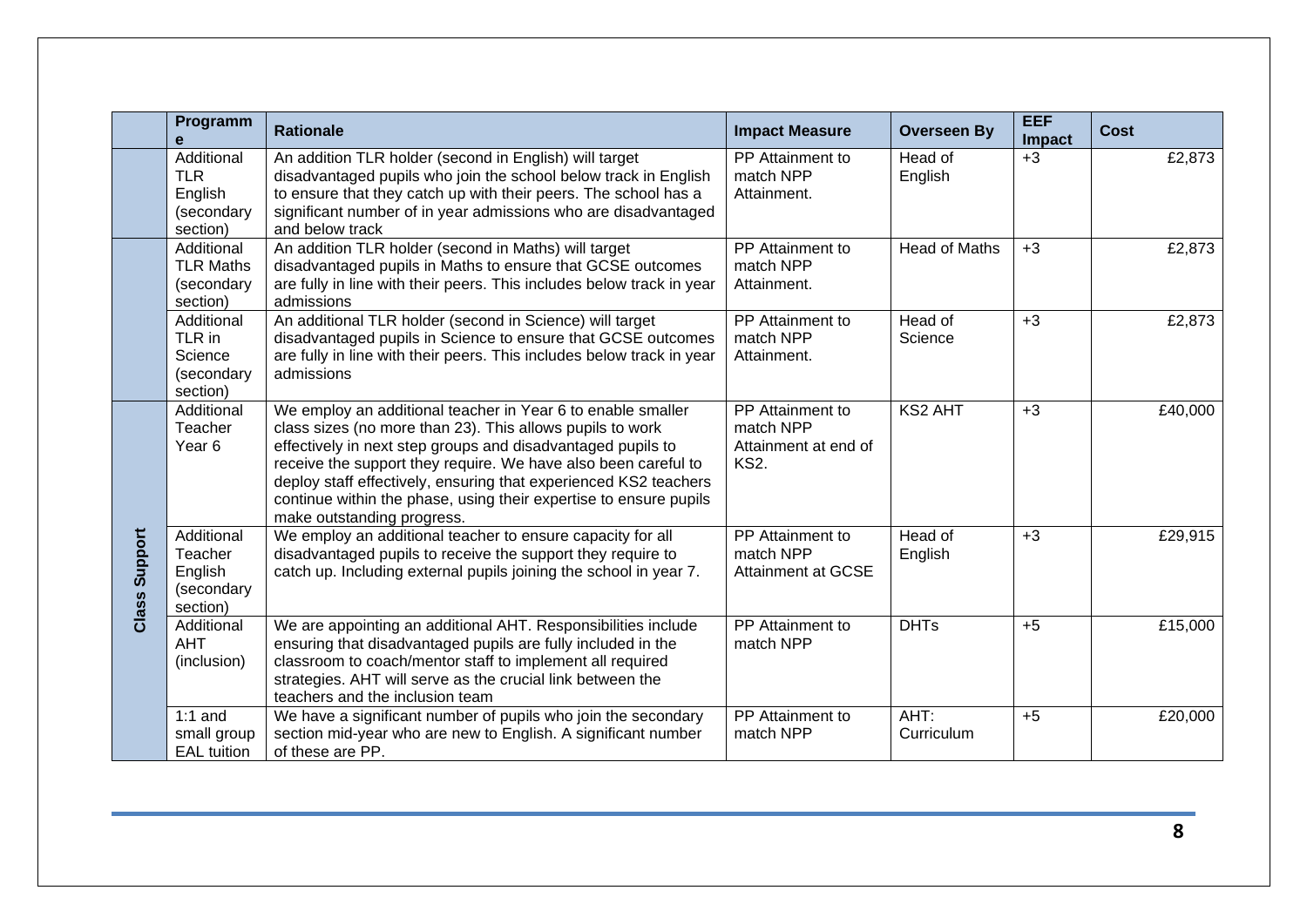| Programm<br>e                                             | <b>Rationale</b>                                                                                                                                                                                                                                                                                                               | <b>Impact Measure</b>                                                                                                | <b>Overseen By</b>                         | <b>EEF</b><br><b>Impact</b> | <b>Cost</b> |
|-----------------------------------------------------------|--------------------------------------------------------------------------------------------------------------------------------------------------------------------------------------------------------------------------------------------------------------------------------------------------------------------------------|----------------------------------------------------------------------------------------------------------------------|--------------------------------------------|-----------------------------|-------------|
| 1:1 tuition                                               | A specialist 1:1 tutor provide learning support for disadvantaged<br>pupils at risk of not meeting the expected standard in KS2.<br>Techers work closely to ensure that pupils are carefully selected<br>and plan an individualised timetable of learning to ensure pupils<br>achieve the expected standard at the end of KS2. | Points of progress<br>highlights pupils<br>have caught up                                                            | KS2 AHT                                    | $+5$                        | £35,000     |
| $1:1$ and<br>small group<br><b>MFL</b> tuition            | MFL language assistants will work with disadvantaged pupils<br>across the school to ensure that they are on track. This includes<br>in year admissions who are below track. This includes<br>disadvantaged pupils at GCSE level who are at risk of<br>performing below potential at GCSE level                                 | PP Attainment to<br>match NPP                                                                                        | Head of MFL                                | $+5$                        | £10,000     |
| English<br>tutors                                         | We have recruited English tutors to support disadvantaged<br>pupils whose current attainment is lower because of the COVID<br>closure                                                                                                                                                                                          | PP Attainment to<br>match NPP                                                                                        | AHT:<br>Curriculum                         | $+5$                        | £10,000     |
| Mentoring<br>for prior<br>higher<br>attainers             | Disadvantaged higher attainers are at risk of underperforming at<br>GCSE level. This is highlighted by internal data. AHT time is<br>provided to strategically lead the mentoring of these pupils to<br>ensure challenge, aspiration and full inclusion                                                                        | PP Attainment to<br>match NPP for<br>higher prior attainers                                                          | <b>DHT</b>                                 | $+5$                        | £5,000      |
| Revision<br>Guides                                        | To support upper KS2 with independent learning and<br>consolidation of key skills in reading, writing, grammar and<br>maths. A focus on disadvantaged pupils.                                                                                                                                                                  | End of KS2 PP<br>attainment                                                                                          | <b>KS2 AHT</b>                             | $+2$                        | £3,500      |
| Learning<br>mentor<br>support                             | A number of disadvantaged pupils who join the secondary<br>section with social and emotional needs. Services include<br>friendship groups and conflict resolution                                                                                                                                                              | Reduced exclusions                                                                                                   | <b>DHT</b><br>(behaviour and<br>attitudes) | $+3$                        | £10,000     |
| Inclusion<br>support<br>worker                            | An inclusion support worker provides support to disadvantaged<br>pupils at risk of exclusion                                                                                                                                                                                                                                   | Improved SEMH<br>outcomes.<br>Reduced exclusions                                                                     | <b>DHT</b><br>(behaviour and<br>attitudes) | $+3$                        | £12,000     |
| External<br>respite<br>placements<br>(Jubilee<br>Academy) | Targeted students will receive respite placements at the Jubilee<br>Academy. This focusses on social skills.                                                                                                                                                                                                                   | Full inclusion in the<br>school.<br>Reduced exclusions<br>PP pupils to achieve<br>in line with NPP<br>pupils at GCSE | <b>DHT</b><br>(behaviour and<br>attitudes) | $+3$                        | £10,000     |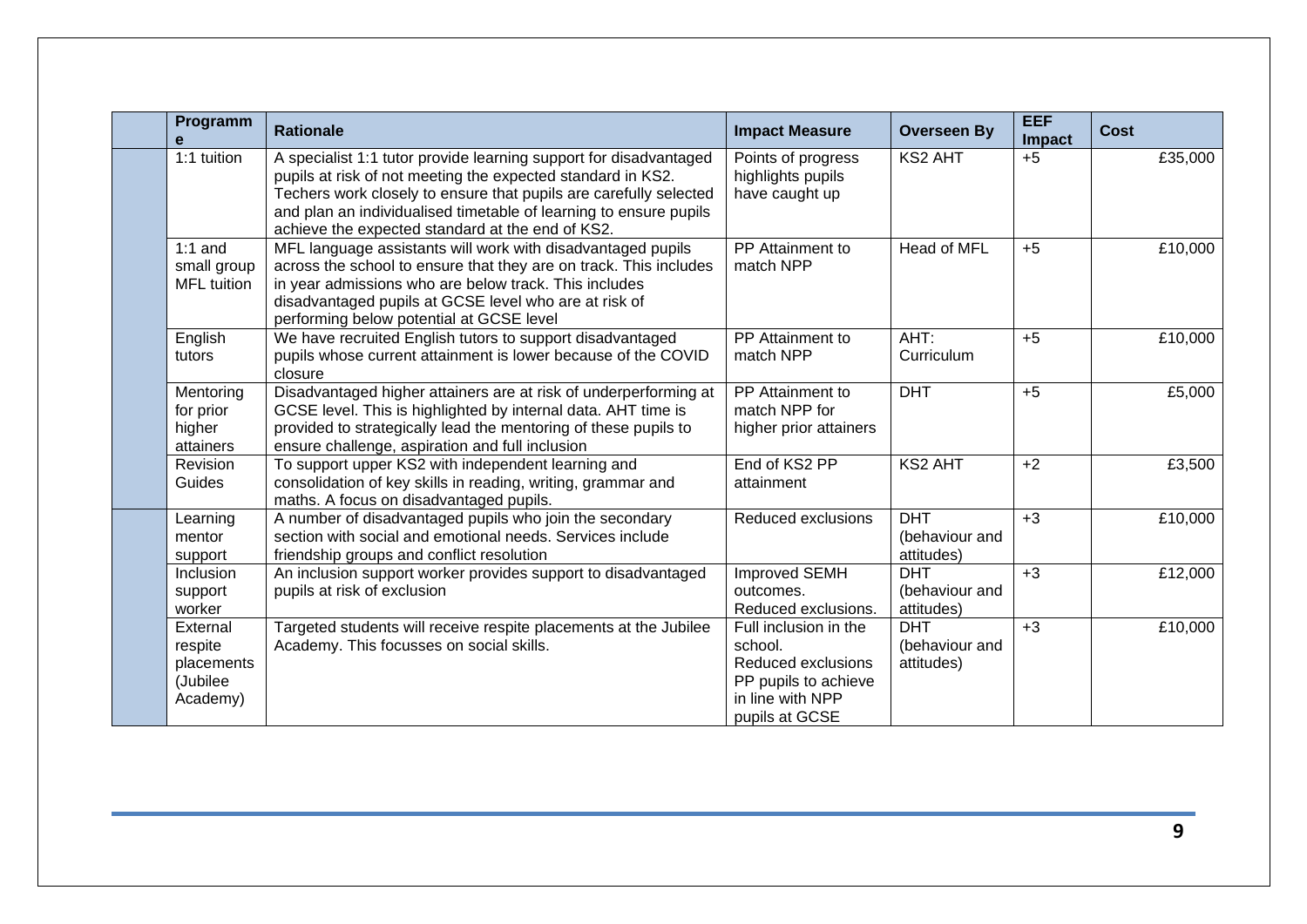|              | Programm                                 | <b>Rationale</b>                                                                                                                                                                                                                                                                                                                                         | <b>Impact Measure</b>                                                                            | <b>Overseen By</b>                      | <b>EEF</b><br>Impact | <b>Cost</b> |
|--------------|------------------------------------------|----------------------------------------------------------------------------------------------------------------------------------------------------------------------------------------------------------------------------------------------------------------------------------------------------------------------------------------------------------|--------------------------------------------------------------------------------------------------|-----------------------------------------|----------------------|-------------|
|              | Behaviour<br>and<br>Inclusion<br>Support | We have identified a group of pupils who suffer from emotional<br>difficulties, especially related to self-esteem and anxiety. These<br>pupils often present with behaviour difficulties in the classroom.<br>These pupils are identified by class teachers and work closely<br>with our Inclusion worker form the Helix Education Service in<br>Harrow. | <b>Improved SEMH</b><br>outcomes to allowed<br>attainment to match<br>non-disadvantaged<br>peers | SENCO and<br>Inclusion<br>Coordinator   | $+3$                 | £8000       |
|              | Easter<br><b>Boosters</b>                | We run an Easter booster club for our Year 6 pupils. Intensive<br>tuition is in small focussed groups. Reading groups focus on<br>comprehension strategies, maths groups focus on reasoning<br>and English groups focus on SPAG skills. We target<br>disadvantaged pupils                                                                                | End of KS2 PP<br>attainment                                                                      | <b>KS2 AHT</b>                          | $+4$                 | £600        |
| nterventions | Speech<br>and<br>Language                | Through our Nursery and Reception baselines, we have<br>identified that speech, language and communication is a key<br>barrier for disadvantaged pupils arriving at Whitefriars. We have<br>a number of Teaching Assistants that have had specialist<br>training from the Speech and Language Therapist working one-<br>to-one with targeted children.   | <b>Individual Attainment</b><br>and Progress data                                                | SENCO and<br>Inclusion<br>Coordinator   | $+5$                 | £7000       |
|              | Place 2 Be                               | At Whitefriars we are aware that many of our pupils have SEMH<br>difficulties and need quick intervention where possible.<br>Place2Be supports pupils, staff and parents by providing 1:1<br>and group sessions weekly.                                                                                                                                  | <b>Individual Attainment</b><br>and Progress data                                                | Headteacher                             | N/A                  | £20,000     |
|              | Educational<br>Psychologi<br>st          | We have identified a number of pupils who have arrived at<br>Whitefriars with un-diagnosed Special Educational Needs. We<br>have therefore employed an Educational Psychologist to<br>conduct the appropriate assessments which support the process<br>for EHCP (Education and Health Care Plan) application.                                            | <b>Successful EHCP</b><br>Applications                                                           | SENCO and<br>Inclusion Co-<br>ordinator | N/A                  | £12,000     |
|              | Art Therapy                              | We aim to increase our offer of art therapy to support identified<br>vulnerable pupils with social, emotional and communication<br>needs.                                                                                                                                                                                                                | Individual Attainment<br>and Progress data                                                       | SENCO and<br>Inclusion Co-<br>ordinator | N/A                  | £3,500      |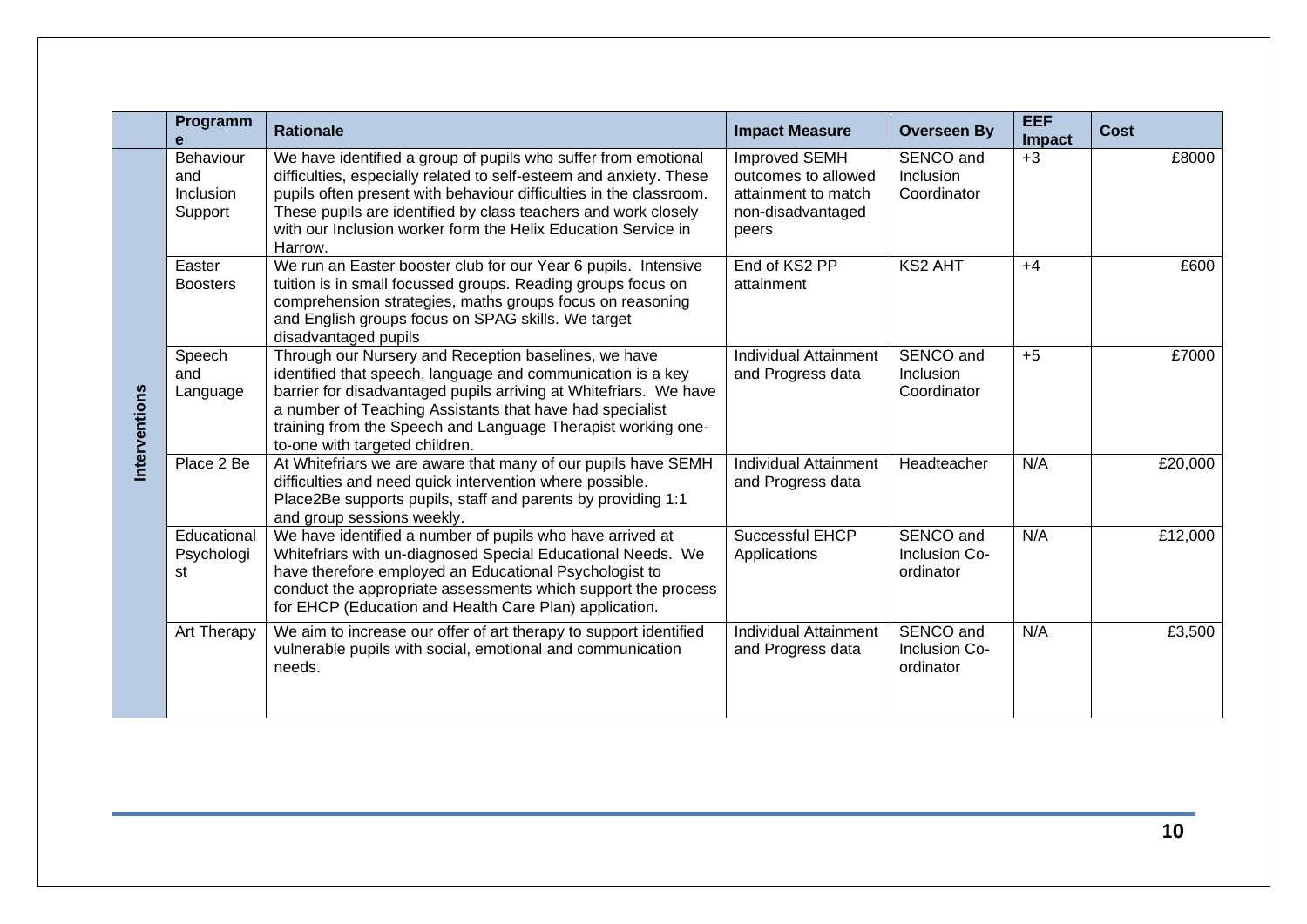|            | Programm                                             | <b>Rationale</b>                                                                                                                                                                                                                                                                                                                                                                                          | <b>Impact Measure</b>                                                                                                                   | <b>Overseen By</b>                              | <b>EEF</b><br>Impact | <b>Cost</b> |
|------------|------------------------------------------------------|-----------------------------------------------------------------------------------------------------------------------------------------------------------------------------------------------------------------------------------------------------------------------------------------------------------------------------------------------------------------------------------------------------------|-----------------------------------------------------------------------------------------------------------------------------------------|-------------------------------------------------|----------------------|-------------|
|            | Independen<br>t Speech<br>and<br>Language<br>Therapy | Pupils start at Whitefriars with below average starting points in<br>particular with speech, language and communication skills. The<br>independent SALT supports us in early identification and<br>support with strategies to increase attainment of these pupils<br>with individualised targets and support.                                                                                             | <b>Individual Attainment</b><br>and Progress data                                                                                       | SENCO and<br>Inclusion Co-<br>ordinator         | N/A                  | £7500       |
|            | <b>Nurture</b><br>Groups                             | At Whitefriars we have a number of pupils who find it difficult to<br>settle into the mainstream classroom because of additional<br>learning or behaviour needs. We have trained HTLA staff who<br>provide afternoon group sessions in KS1 for many of these<br>pupils. Pupils benefit by finding it much easier to access the<br>classroom and curriculum based on the skills taught in these<br>groups. | <b>Individual Attainment</b><br>and Progress data                                                                                       | SENCO and<br>Inclusion<br>Coordinator           | $+4$                 | £4000       |
|            | <b>Pathways</b><br>and careers<br>support            | A number of our disadvantaged pupils have less awareness and<br>understanding of opportunities available and in careers and<br>further education. We have a dedicated TLR and AHT time<br>dedicated to providing this support                                                                                                                                                                             | Raised aspiration<br>and awareness of<br>opportunity for PP<br>pupils and pupil<br>future destinations<br>not hindered by<br>background | AHT (6th form<br>and pathways)                  | $+2$                 | £6000       |
| Enrichment | Educational<br>Trips, visits<br>and<br>Workshops     | We recognise that disadvantaged pupils have fewer<br>opportunities outside school for enrichment. We therefore plan<br>an exciting variety of trips and workshops to extend pupils'<br>learning beyond the classroom. (This includes residential trips)<br>We use our Pupil Premium funding to support parents who are<br>not in a financial position to contribute towards this                          | All children able to<br>attend regardless of<br>cost                                                                                    | Head of<br>Finance and<br><b>SLT</b>            | $+4$                 | £14,000     |
|            | Instrumenta<br>I Tuition                             | We work closely with Harrow Music Service to provide<br>instrumental tuition to a large number of pupils. We also have<br>access to workshops that run for pupils during the year, we use<br>these activities to identify children with particular talents and<br>then use our Pupil Premium funding to allow them to take this<br>talent further. We target disadvantaged pupils                         | Increased profile for<br>music and increased<br>take up of music<br>lessons for PP pupils                                               | <b>Music Faculty</b><br>Lead and<br>Deputy Head | $+2$                 | £6000       |